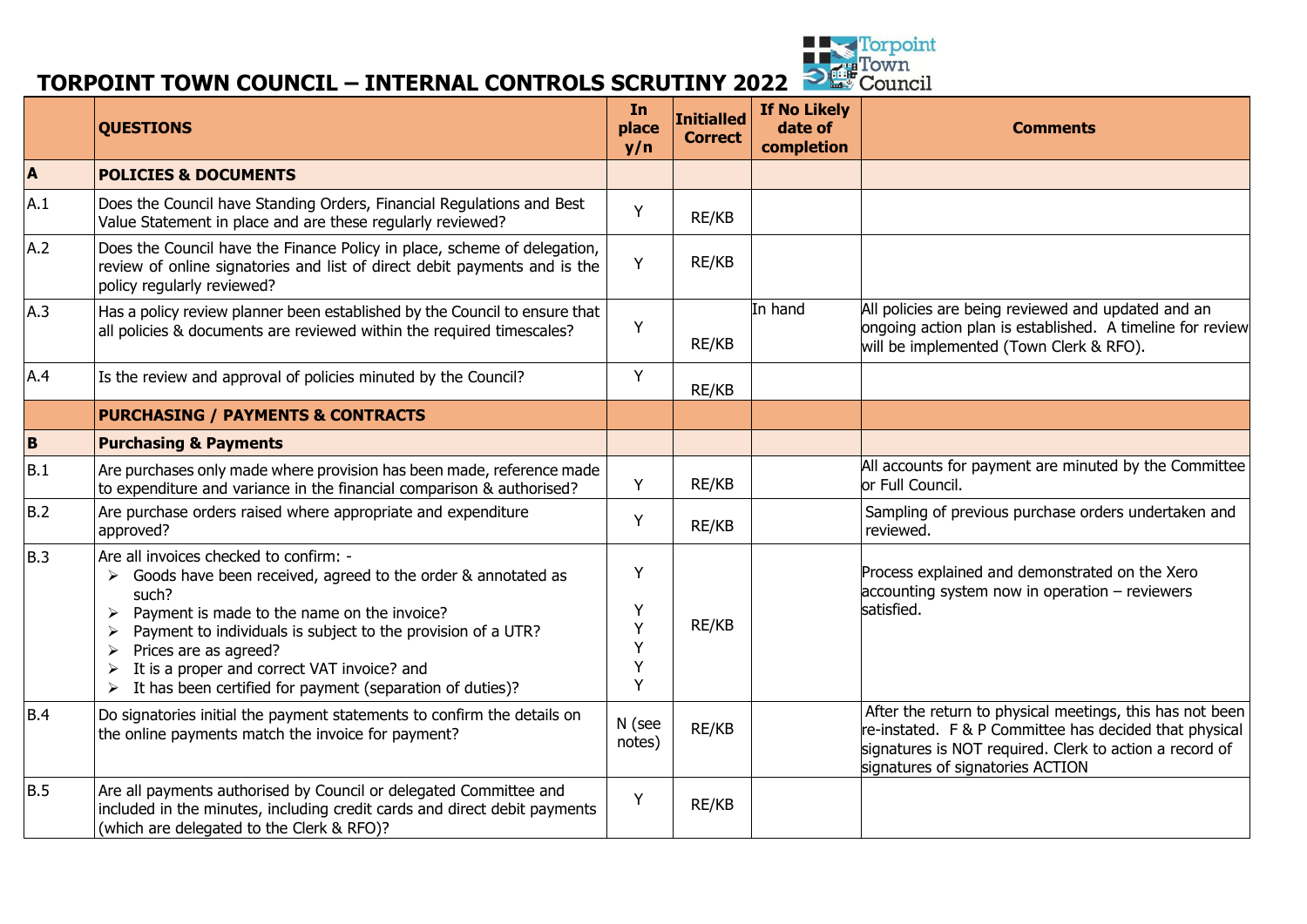

#### **TORPOINT TOWN COUNCIL – INTERNAL CONTROLS SCRUTINY 2022**

|                | <b>QUESTIONS</b>                                                                                                            | In<br>place<br>y/n | Initialled<br><b>Correct</b> | <b>If No Likely</b><br>date of<br>completion | <b>Comments</b>                                                                                                                                                                                                                                                                                                                                                                                                                                                                                                                                                                                                                                                                                                                                         |
|----------------|-----------------------------------------------------------------------------------------------------------------------------|--------------------|------------------------------|----------------------------------------------|---------------------------------------------------------------------------------------------------------------------------------------------------------------------------------------------------------------------------------------------------------------------------------------------------------------------------------------------------------------------------------------------------------------------------------------------------------------------------------------------------------------------------------------------------------------------------------------------------------------------------------------------------------------------------------------------------------------------------------------------------------|
| <b>B.6</b>     | Are invoices paid promptly in accordance with the payment terms of the<br>supplier, or within 30 days, whichever is sooner? | Y                  | RE/KB                        |                                              | Process explained and demonstrated on the Xero<br>$\alpha$ accounting system in operation – reviewers satisfied.                                                                                                                                                                                                                                                                                                                                                                                                                                                                                                                                                                                                                                        |
| <b>B.7</b>     | All supplies have a relevant invoice or receipt or delivery note                                                            | Y                  | RE/KB                        |                                              |                                                                                                                                                                                                                                                                                                                                                                                                                                                                                                                                                                                                                                                                                                                                                         |
| <b>B.8</b>     | Is the Council S137 policy current and regularly reviewed?                                                                  | Y                  | RE/KB                        |                                              |                                                                                                                                                                                                                                                                                                                                                                                                                                                                                                                                                                                                                                                                                                                                                         |
| <b>B.9</b>     | Do all S137 applicants complete and sign an application form and<br>comply with the Council guidance notes?                 | Y                  | RE/KB                        |                                              |                                                                                                                                                                                                                                                                                                                                                                                                                                                                                                                                                                                                                                                                                                                                                         |
| $\overline{c}$ | <b>CONTRACTS AND LEASING</b>                                                                                                |                    |                              |                                              |                                                                                                                                                                                                                                                                                                                                                                                                                                                                                                                                                                                                                                                                                                                                                         |
| C.1            | Has the Council external Contracts, i.e. with external suppliers?                                                           | Y                  |                              |                                              | With Whom and scope:<br>$\triangleright$ Sports and Play Consulting for the<br>management of play park improvements                                                                                                                                                                                                                                                                                                                                                                                                                                                                                                                                                                                                                                     |
| C.2            | Has the Council any Management or Service Level Agreements (SLA) in<br>place?                                               | Y                  | RE/KB                        |                                              | <b>With Whom and Scope: -</b><br>$\triangleright$ TB & TF JC – Rendel Park<br>$\triangleright$ Cornwall Council - Sparrow Park and Local<br>Maintenance Partnership (LMP) footpath cutting<br>$\triangleright$ St James Church PCC - Town Clock<br>> Cornwall Council - Japanese Knotweed<br>application of herbicide annual sum £250.00<br>(now expired, in contact with CC regarding<br>renewal)                                                                                                                                                                                                                                                                                                                                                      |
| C.3            | Has the Council entered into any leasing or hiring arrangements? If so,<br>give details:                                    | Y                  | RE/KB                        |                                              | <b>Details of Lease(s):</b><br>$\triangleright$ Cornwall Council - Library and Community Hub (3)<br>years) renewed March 2022<br>$\triangleright$ ITEC – Photocopier Lease (5 years)<br>$\triangleright$ Festive Lighting Company – Christmas Lights (3)<br>years)<br>> Cornwall Council - Skateboard Park/Bénodet Park<br>$(25 \text{ years})$<br>$\triangleright$ Defence Estates – Bench on Land at Yonderberry<br>(Annual)<br>$\triangleright$ Cornwall Council – Antony Road Flats (Bench)<br>> BT (Shire Leasing) Telephone System (Iease)<br>> Cornwall Council – Public Conveniences<br>$\triangleright$ Cornwall Council – Thanckes Park play park,<br>Borough Park play park, Cambridge Field, Chestnut<br>Close play park and tennis courts. |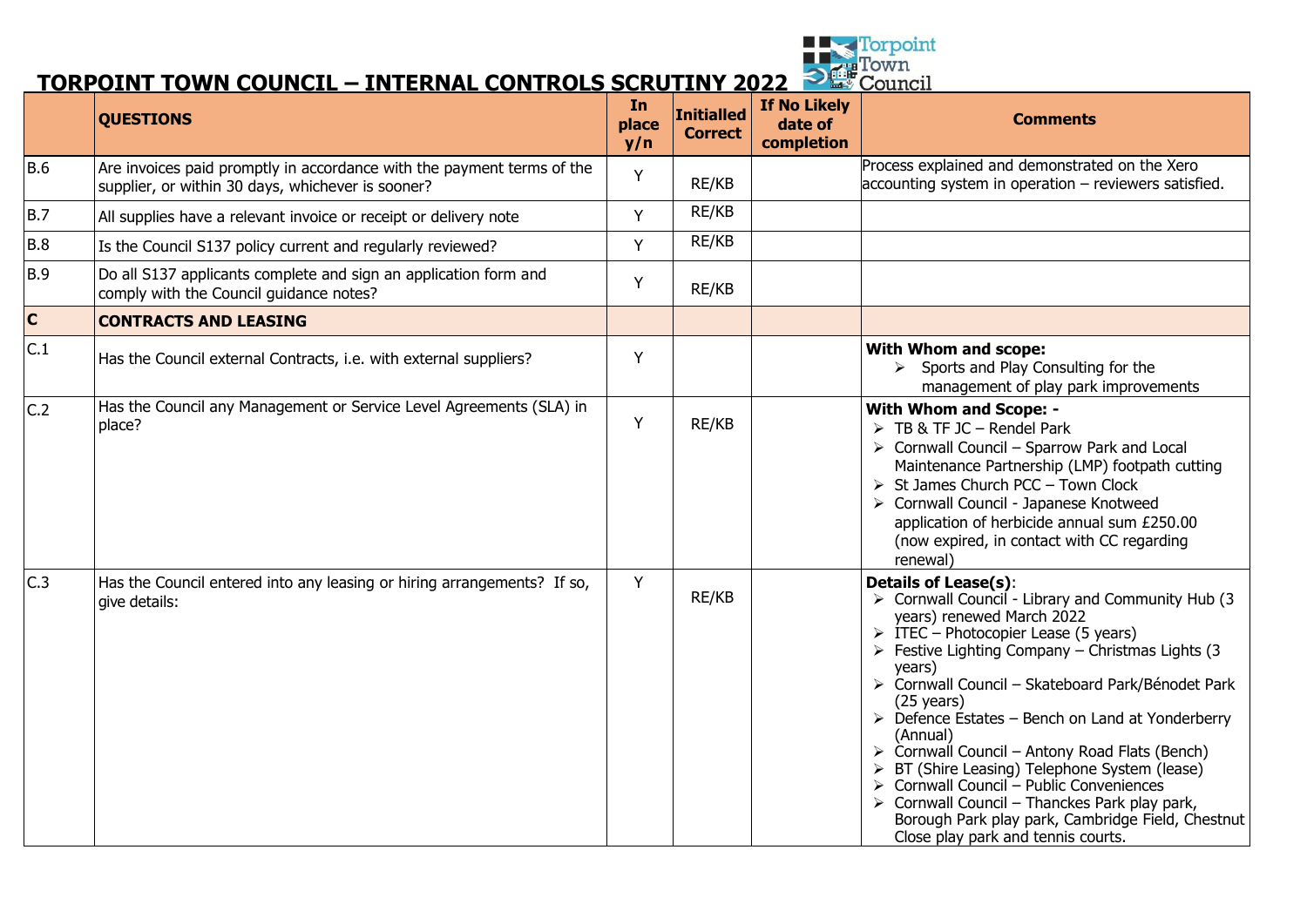

#### **TORPOINT TOWN COUNCIL – INTERNAL CONTROLS SCRUTINY 2022**

| D   | <b>PROCUREMENT AND DEBIT CARDS</b>                                                                                                                                                          |     |       |                                                                                                                                                                                                              |
|-----|---------------------------------------------------------------------------------------------------------------------------------------------------------------------------------------------|-----|-------|--------------------------------------------------------------------------------------------------------------------------------------------------------------------------------------------------------------|
| D.1 | Have those with delegated on-line authorisation and respective spending<br>limits been approved by the Council?<br>Has the delegation been recorded in the finance policy?                  | Y   | RE/KB |                                                                                                                                                                                                              |
| D.2 | Are passwords and pin numbers held securely and not lent to<br>unauthorised persons or the pin number disclosed?                                                                            | Υ   | RE/KB | Clarify delegated authorised use of credit card,<br>i.e. controls in place for credit card when RFO<br>unavailable. ACTION authorise the issue a<br>credit card to the Library and Community Hub<br>Manager. |
| D.3 | Are all on-line transactions:<br>Either supported by an authorised requisition form or recorded in a<br>transaction log?<br>Supported by receipts?                                          | Y   | RE/KB | Process explained and demonstrated on the Xero<br>$\alpha$ accounting system now in operation – reviewers<br>satisfied.                                                                                      |
| D.4 | Prior to being processed through the system are the transactions<br>reconciled: -<br>to valid VAT receipts;<br>the bank statement;<br>approved and authorised by the delegated signatories? | Y   | RE/KB |                                                                                                                                                                                                              |
| E   | CASH BOOK, RECONCILIATION AND FINANCIAL COMPARISON                                                                                                                                          |     |       |                                                                                                                                                                                                              |
| E.1 | Is all income and expenditure entered into the cash book in a timely<br>manner?                                                                                                             | Y   | RE/KB |                                                                                                                                                                                                              |
| E.2 | Does the income and expenditure records reconcile with the end of<br>month bank statement?                                                                                                  | Y   | RE/KB |                                                                                                                                                                                                              |
| E.3 | If there are any unreconciled monthly statements is an explanation<br>given?                                                                                                                | N/A |       |                                                                                                                                                                                                              |
| E.4 | Does the cash book reconcile with the monthly financial comparison<br>presented to council?                                                                                                 | Y   | RE/KB |                                                                                                                                                                                                              |
| E.5 | Is the reconciliation checked and initialled by a member of staff not<br>involved in the process ensuring separation of duties?                                                             | Y   | RE/KB |                                                                                                                                                                                                              |
| E.6 | Have all bank statements been received and filed in chronological<br>numerical sequence?                                                                                                    | Y   | RE/KB |                                                                                                                                                                                                              |
| E.7 | Is the monthly bank reconciliation undertaken by Councillor and RFO?                                                                                                                        | Y   | RE/KB |                                                                                                                                                                                                              |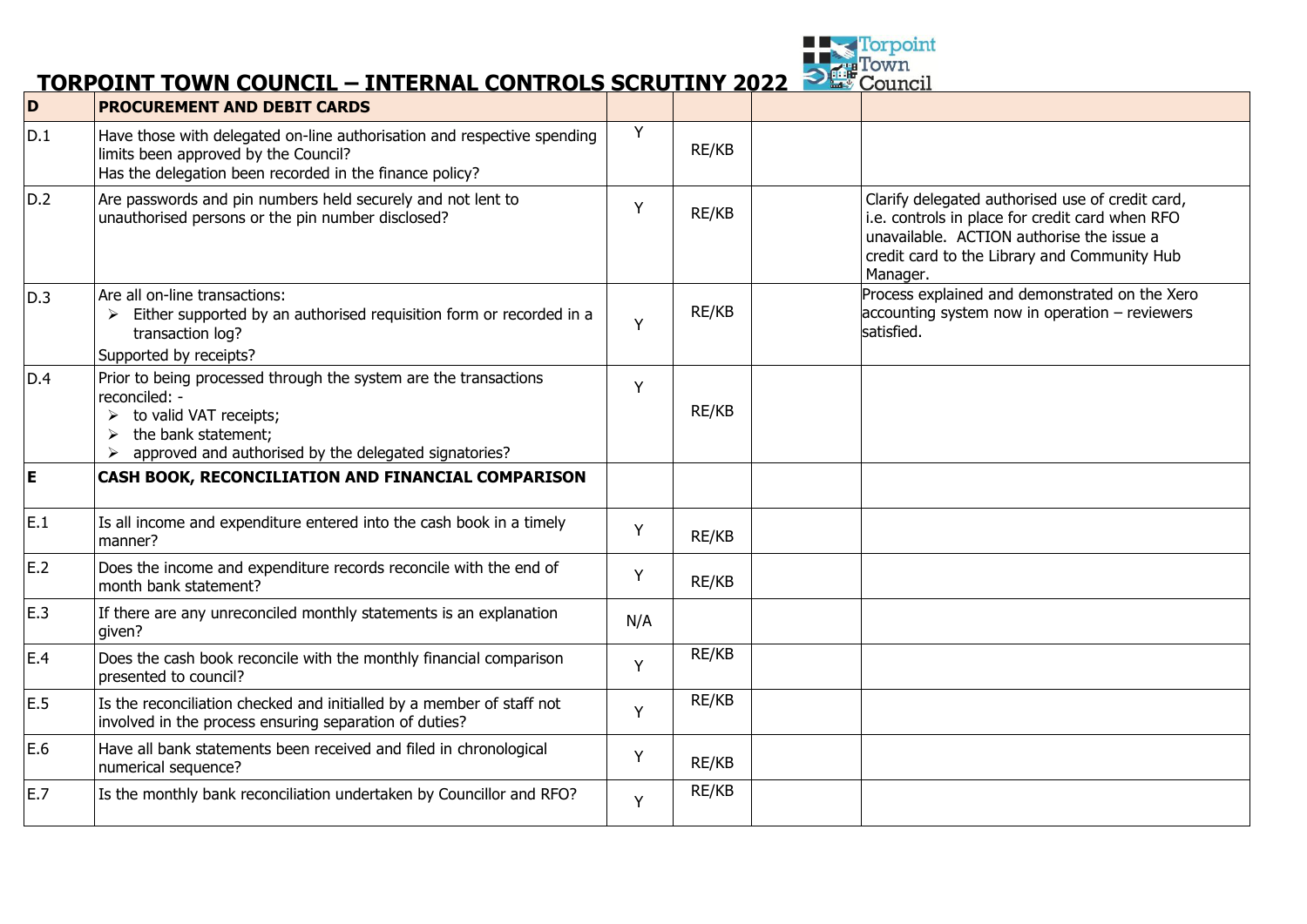

# **TORPOINT TOWN COUNCIL – INTERNAL CONTROLS SCRUTINY 2022** <sup>Depoint</sup><br> **TORPOINT TOWN COUNCIL – INTERNAL CONTROLS SCRUTINY 2022**

|      | <b>QUESTIONS</b>                                                                                                                       | <b>In</b><br>place<br>y/n | <b>Initialled</b><br><b>Correct</b> | <b>If No Likely</b><br>date of<br>completion | <b>Comments</b>                                                                                                                   |
|------|----------------------------------------------------------------------------------------------------------------------------------------|---------------------------|-------------------------------------|----------------------------------------------|-----------------------------------------------------------------------------------------------------------------------------------|
| F    | <b>PAYROLL AND PERSONNEL</b>                                                                                                           |                           |                                     |                                              |                                                                                                                                   |
| F.1  | Are all employee related transactions only paid through the payroll<br>system?                                                         | Y                         | RE/KB                               |                                              | Payroll is operated by Cornwall Council under a<br>franchise agreement.                                                           |
| F.2  | Are all staff appointments and salary scales approved by Council?                                                                      | Y                         | RE/KB                               |                                              |                                                                                                                                   |
| F.3  | Are any changes to staff salaries minuted by Council?                                                                                  | Y                         | RE/KB                               |                                              | Salary changes to Clerk & RFO are signed by Chairman<br>of F & P Committee, before being emailed to payroll<br>provider by Clerk. |
| F.4  | Are salary scales for each employee minuted annually at the budget<br>setting process to confirm current pay scales?                   | Y                         | RE/KB                               |                                              |                                                                                                                                   |
| F.5  | Does the salary scales minuted at the budget setting process reconcile<br>with the notification from Cornwall Council?                 | Y                         | RE/KB                               |                                              |                                                                                                                                   |
|      | F.6   Are overtime and casual hour payments approved by the Town Clerk and<br>notified monthly to the Finance and Personnel Committee? | Y                         | RE/KB                               |                                              |                                                                                                                                   |
| F.7  | Is sickness absence monitored and appropriate action taken?                                                                            | Y                         | RE/KB                               |                                              |                                                                                                                                   |
|      | F.8 $ $ Are salary scales paid to employees within the bands approved in the Pay<br>and Condition policy?                              | Y                         | RE/KB                               |                                              |                                                                                                                                   |
| F.8  | Are any additional emoluments approved by Council?                                                                                     | Y                         | RE/KB                               |                                              |                                                                                                                                   |
| F.9  | Are claims and expenses submitted by staff approved for payment by<br>Council, following authorisation by Line Manager?                | Y                         | RE/KB                               |                                              |                                                                                                                                   |
| F.10 | Is Superannuation and Tax/NIC applied correctly?                                                                                       | Y                         | RE/KB                               |                                              | Contracted out Payroll service.                                                                                                   |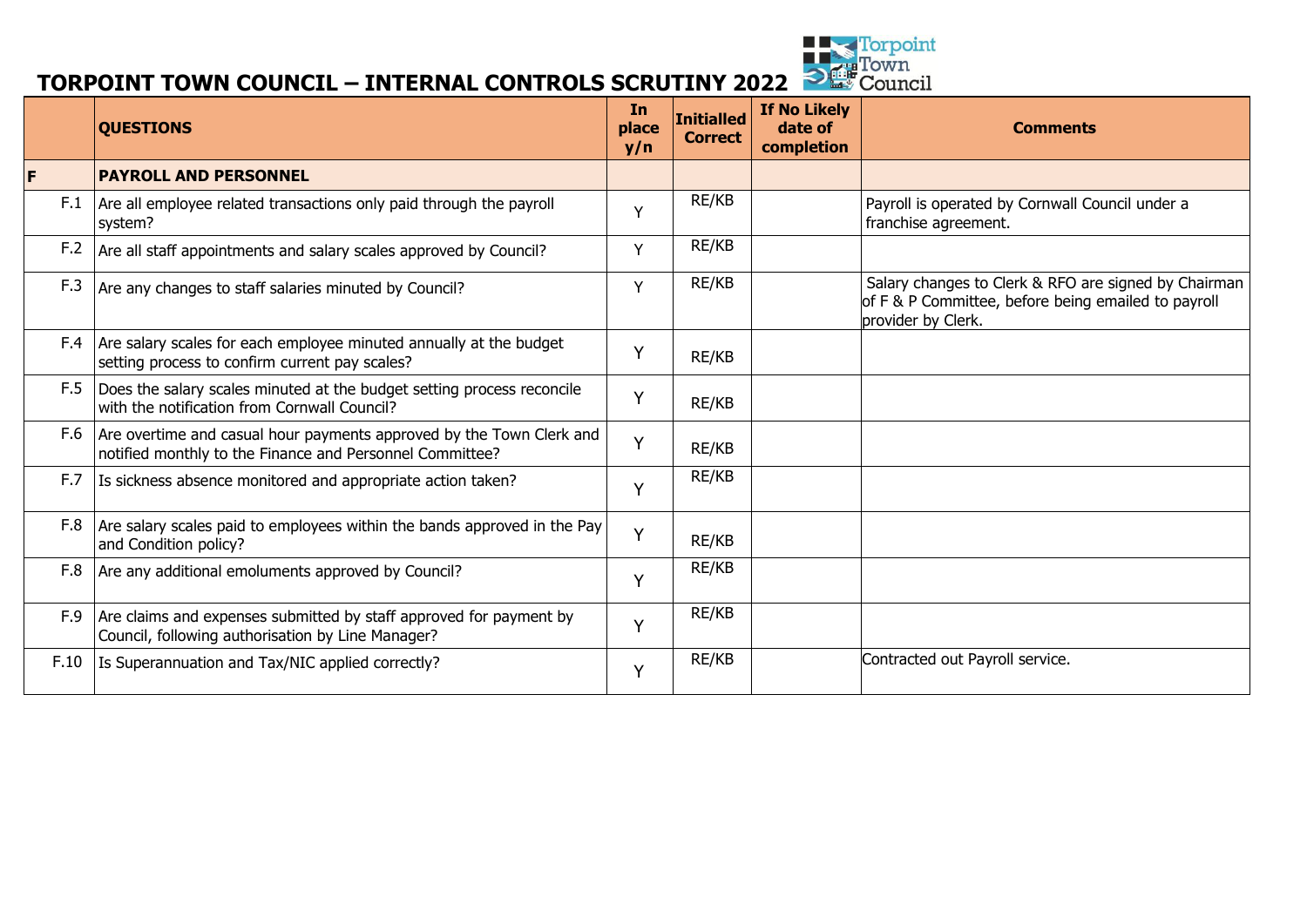

# **TORPOINT TOWN COUNCIL – INTERNAL CONTROLS SCRUTINY 2022** <sup>Depoint</sup><br> **TORPOINT TOWN COUNCIL – INTERNAL CONTROLS SCRUTINY 2022**

|     | <b>QUESTIONS</b>                                                                                                                                                                 |   | <b>Initialled</b><br><b>Correct</b> | If No Likely<br>date of<br>completion | <b>Comments</b>                                                                                 |
|-----|----------------------------------------------------------------------------------------------------------------------------------------------------------------------------------|---|-------------------------------------|---------------------------------------|-------------------------------------------------------------------------------------------------|
| G   | <b>INCOME - Collection and Banking</b>                                                                                                                                           |   |                                     |                                       |                                                                                                 |
| G.1 | Is all income received banked intact and on a regular basis?                                                                                                                     | Y | RE/KB                               |                                       |                                                                                                 |
| G.2 | Are references to banking income annotated on the paying in book?                                                                                                                | Y | RE/KB                               |                                       |                                                                                                 |
|     | G.3 Is income received by BACS and recorded on the bank statement<br>reconciled to the correct cost centre?                                                                      |   | RE/KB                               |                                       |                                                                                                 |
|     | <b>INCOME - Debtors</b>                                                                                                                                                          |   |                                     |                                       |                                                                                                 |
|     | G.4   Are outstanding debts monitored by the Town Clerk?                                                                                                                         | Y | RE/KB                               |                                       |                                                                                                 |
|     | G.5 Are all outstanding debts reported in a chronological sequence to the<br>Finance and Personnel Committee in accordance with the finance policy<br>and financial regulations? | Y | RE/KB                               |                                       |                                                                                                 |
|     | G.6 Are debts and adjustments written off with the recommendation of the<br>Finance and Personnel and approval by Council?                                                       | Y | RE/KB                               |                                       |                                                                                                 |
| H   | <b>Income – Lettings and Hiring</b>                                                                                                                                              |   |                                     |                                       |                                                                                                 |
| H.1 | Does the Lettings Policy include an up to date scale of charges, which has<br>been formally approved Council at the precept meeting?                                             | Y | RE/KB                               |                                       | Reviewed annually at the Budget setting meeting and<br>then approved at a Full Council meeting. |
| H.2 | Is the hiring diary maintained by the Support Officer?                                                                                                                           | Y | RE/KB                               |                                       |                                                                                                 |
| H.3 | Are all lettings income invoiced?                                                                                                                                                | Y | RE/KB                               |                                       |                                                                                                 |
| H.4 | Does the occupier's fee or charge reflect the charges approved by the<br>Council at the Budget setting meeting?                                                                  | Y | RE/KB                               |                                       |                                                                                                 |
| H.5 | Where applicable, are appropriate service charges applied in addition to<br>the occupier's fee?                                                                                  | Y | RE/KB                               |                                       |                                                                                                 |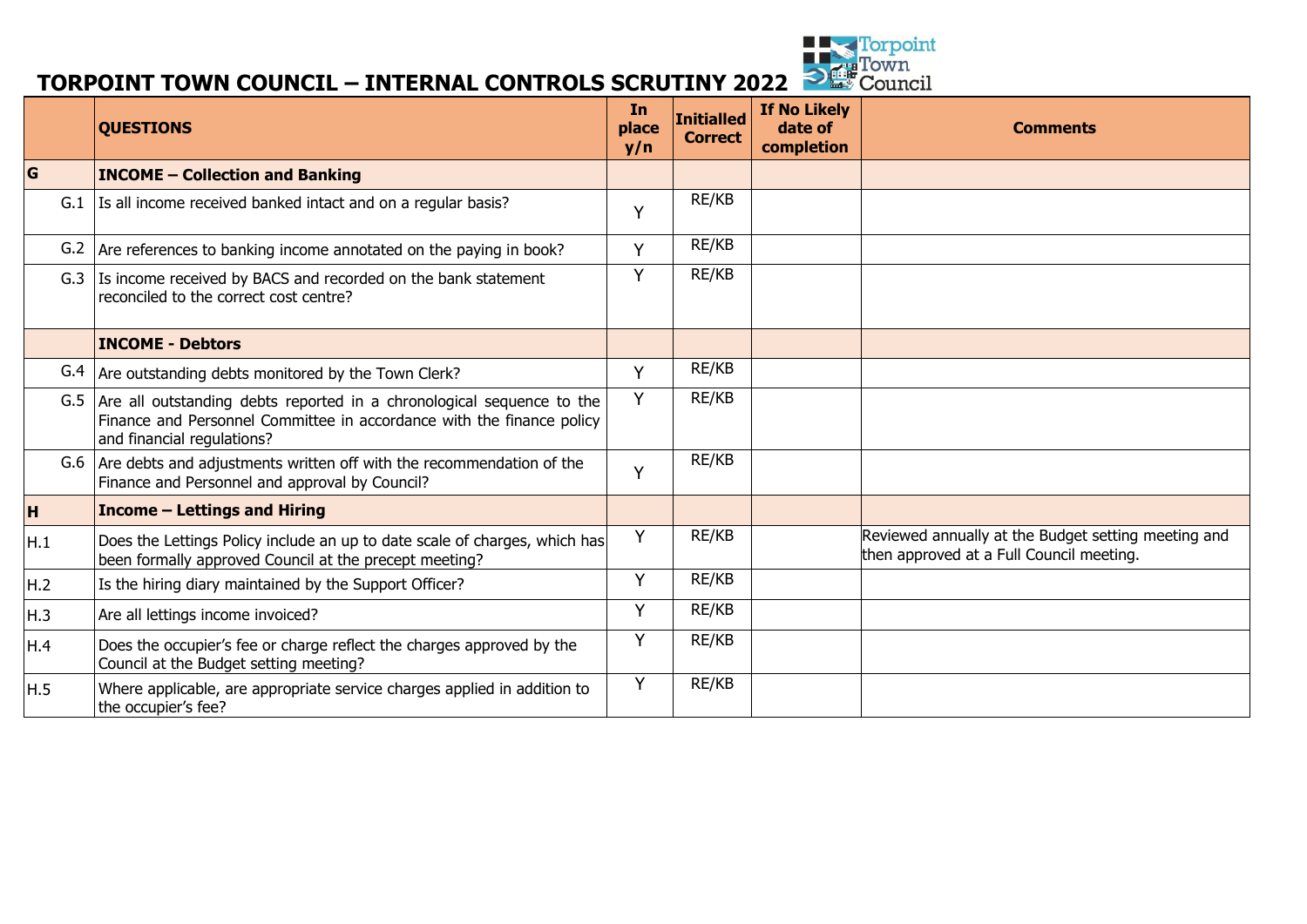

# **TORPOINT TOWN COUNCIL – INTERNAL CONTROLS SCRUTINY 2022** <sup>Depoint</sup><br> **TORPOINT TOWN COUNCIL – INTERNAL CONTROLS SCRUTINY 2022**

|              | <b>QUESTIONS</b>                                                                                                                                                                       | In<br>place<br>y/n | <b>Initialled</b><br><b>Correct</b> | If No Likely<br>date of<br>completion | <b>Comments</b>                                                                                                                                                                              |
|--------------|----------------------------------------------------------------------------------------------------------------------------------------------------------------------------------------|--------------------|-------------------------------------|---------------------------------------|----------------------------------------------------------------------------------------------------------------------------------------------------------------------------------------------|
| I            | <b>SECURITY</b>                                                                                                                                                                        |                    |                                     |                                       |                                                                                                                                                                                              |
| I.1          | Does the Council have a signing in book for contactors?                                                                                                                                | Υ                  | RE/KB                               |                                       | A check board is fixed to the wall, all contractors in<br>accordance with Council's H&S Policy are made aware<br>of actions required of them whilst in the building.                         |
| I.2          | Is cash retention on all premises secure and restricted at all times, e.g.<br>safe or locked receptacle and the value within insurance limits?                                         | $\vee$             | RE/KB                               |                                       | A low value float is retained at the Library in the secure<br>safe. Agree threshold limit for cash held at the Library.<br>ACTION: New insurer - maximum cash limit on<br>premises £2,500.00 |
| I.3          | Is access to the premises suitably restricted, i.e. the number of key<br>holders kept to a minimum and a list of key holders maintained?                                               |                    | RE/KB                               |                                       |                                                                                                                                                                                              |
| I.4          | Has the Council a designated officer with responsibility for the CCTV?                                                                                                                 | v                  | RE/KB                               |                                       |                                                                                                                                                                                              |
| I.5          | Is the Council registered with the Information Commissioner and has a<br>Data Protection Policy that is regularly reviewed?                                                            | $\checkmark$       | RE/KB                               |                                       |                                                                                                                                                                                              |
| I.6          | Is the CCTV recording equipment held securely and access restricted and<br>recorded images retained for a minimum period before being deleted?                                         | $\vee$             | RE/KB                               |                                       |                                                                                                                                                                                              |
| $\mathbf{J}$ | <b>INVENTORY</b>                                                                                                                                                                       |                    |                                     |                                       |                                                                                                                                                                                              |
| J.1          | Are all appropriate items/assets recorded on the council's official<br>inventory, in accordance with financial regulations and finance policy and<br>are the insurance values applied? | Υ                  | RE/KB                               |                                       | Asset Management and Operations Committee<br>responsibility                                                                                                                                  |
| J.2          | Are all new assets / equipment and asset movements recorded in the<br>financial accounts supporting statement with values and recorded on the<br>inventory when they are received?     | Y                  | RE/KB                               |                                       |                                                                                                                                                                                              |